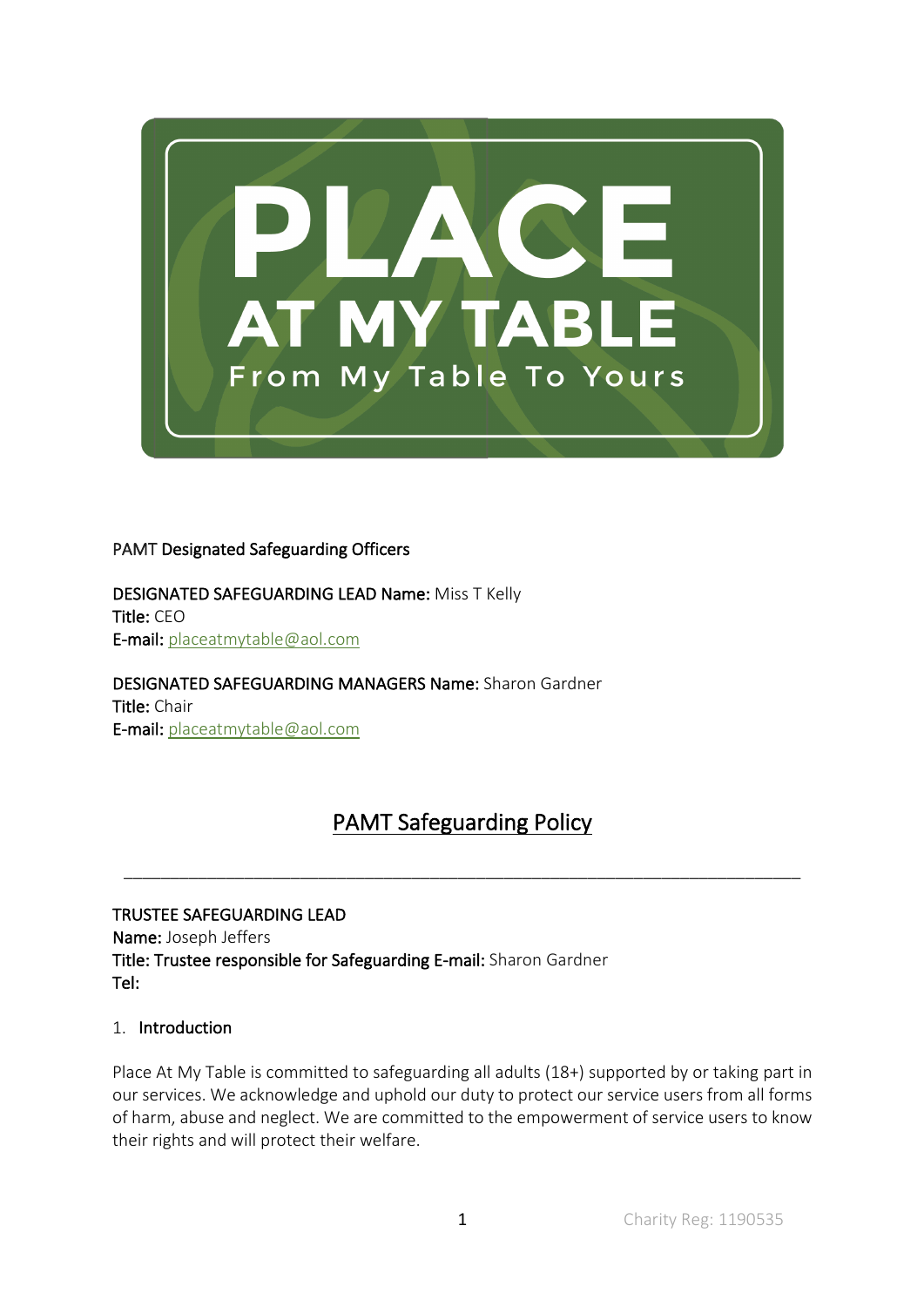PAMT believes that every person, regardless of age, has at all times and in all situations, a right to feel safe and protected from any situation or practice that may result in them being physically or psychologically harmed, abused or neglected.

PAMT recognises that an adult safeguarding issue can also involve children. In line with the Children's Act 1989 and 2004 and Children and Social Care Act 2017, PAMT will ensure that the safety and welfare of children and young people is paramount.

PAMT extends its duty to protect children, young people and adults, regardless of age, race, religion, nationality, language, culture, religious beliefs, social class, disability, gender and/or sexual identity have a right to protection from abuse.

PAMT uphold the Care Act 2014 key practice, Making Safeguarding Personal. This will ensure that the workforce are guided by choices made by the adult and our service users are included in any decision making.

#### 2. Legal and procedural Framework

Human Rights Act 1998, everyone has the right to live free from abuse and neglect https://www.equalityhumanrights.com/en/human-rights/human-rights-act The Care Act 2014 – and the Care and Support Statutory Guidance London Multi-Agency Adult Safeguarding Policy and Procedures Local Multi Agency Adult Safeguarding Procedures The United Nations Convention on the Rights of the Child 1989 The Children's Act 1989 and 2004

Every Child Matters 2003 Children and Social Care Act 2017 Local Child Protection Procedures Mental Capacity Act 2005

\_\_\_\_\_\_\_\_\_\_\_\_\_\_\_\_\_\_\_\_\_\_\_\_\_\_\_\_\_\_\_\_\_\_\_\_\_\_\_\_\_\_\_\_\_\_\_\_\_\_\_\_\_\_\_\_\_\_\_\_\_\_\_\_\_\_\_\_\_

## 3. What is Safeguarding Adults?

*'Safeguarding means protecting an adult's right to live in safety, free from abuse and neglect. It is about people and organisations working together to prevent and stop both the risks and experience of abuse or neglect, while at the same time making sure that the adult's wellbeing is promoted including, where appropriate, having regard to their views, wishes, feelings and beliefs in deciding on any action. This must recognise that adults sometimes have complex interpersonal relationships and may be ambivalent, unclear or unrealistic about their personal circumstances.'* 

*Care and Support Statutory Guidance, Department of Health, updated February 2017*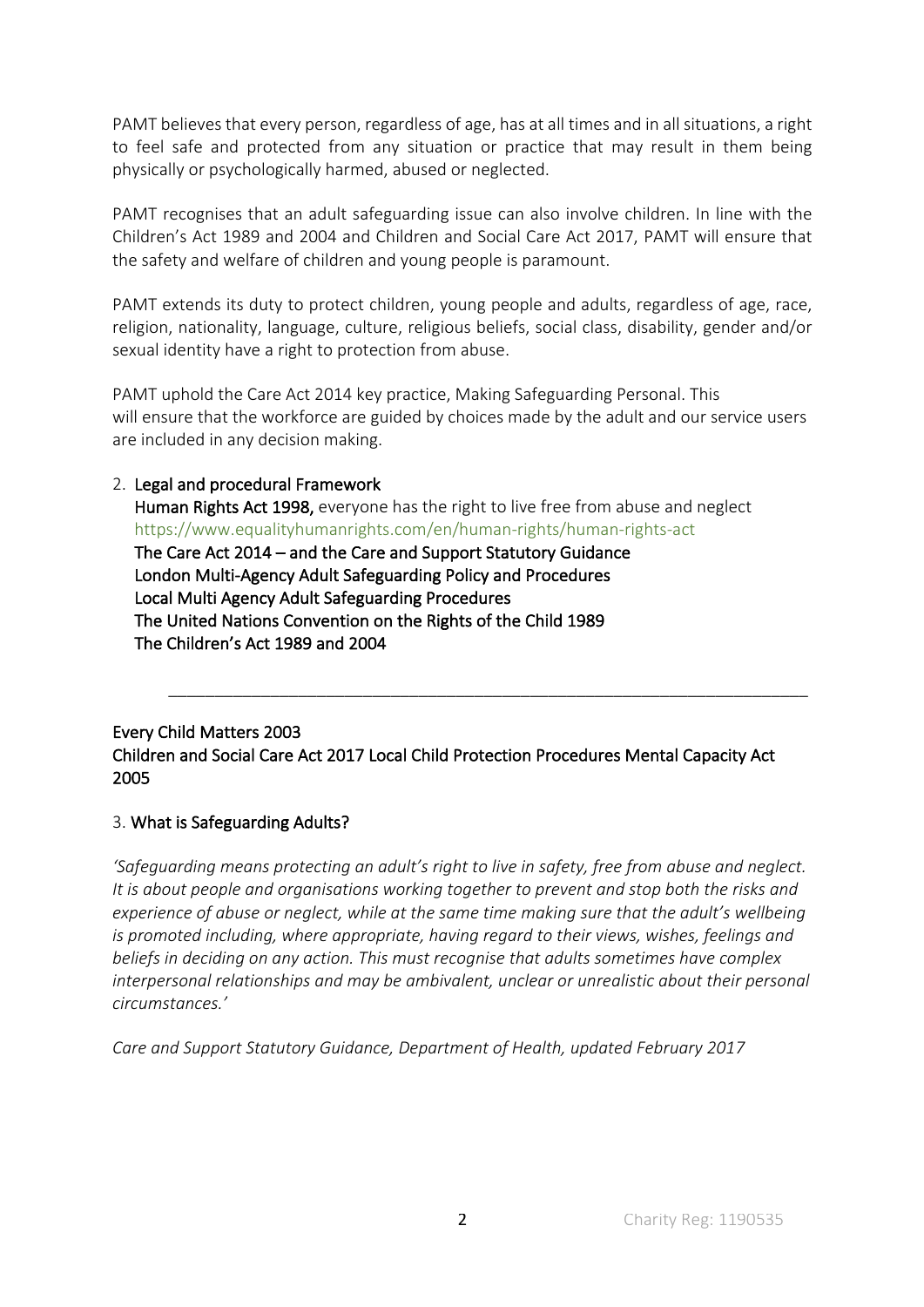#### 4. What is abuse?

Forms of abuse include:

- Physical
- Sexual
- Emotional
- Psychological
- Neglect
- Self-neglect
- Financial
- Degrading treatment
- Unnecessary or disproportionate restraint
- Inappropriate limits on their freedom
- On line abuse/bullying
- Modern day slavery
- Organisational abuse

An adult may be unable to protect themselves from harm or exploitation due to many reasons, including their:

- Mental Health
- Physical Incapacity
- Sensory Loss
- Physical Disability
- Learning Disabilities

PAMT adheres to the following the six key principles that underpin safeguarding work (Care Act 2014 guidance)

- Empowerment
- Prevention
- Proportionality
- Protection
- Partnership
- Accountability

PAMT will not tolerate the abuse of adults and staff and volunteers must ensure that their work reflects the principles above. Staff and volunteers must also ensure the adult is involved in their decisions and that informed consent is obtained.

PAMT must ensure that the safeguarding action agreed is the least intrusive response to the risk. When working with consortium/partner organisations, they should be involved in any safeguarding work in preventing, detecting and reporting abuse and neglect. PAMT should be transparent and accountable in delivering safeguarding actions.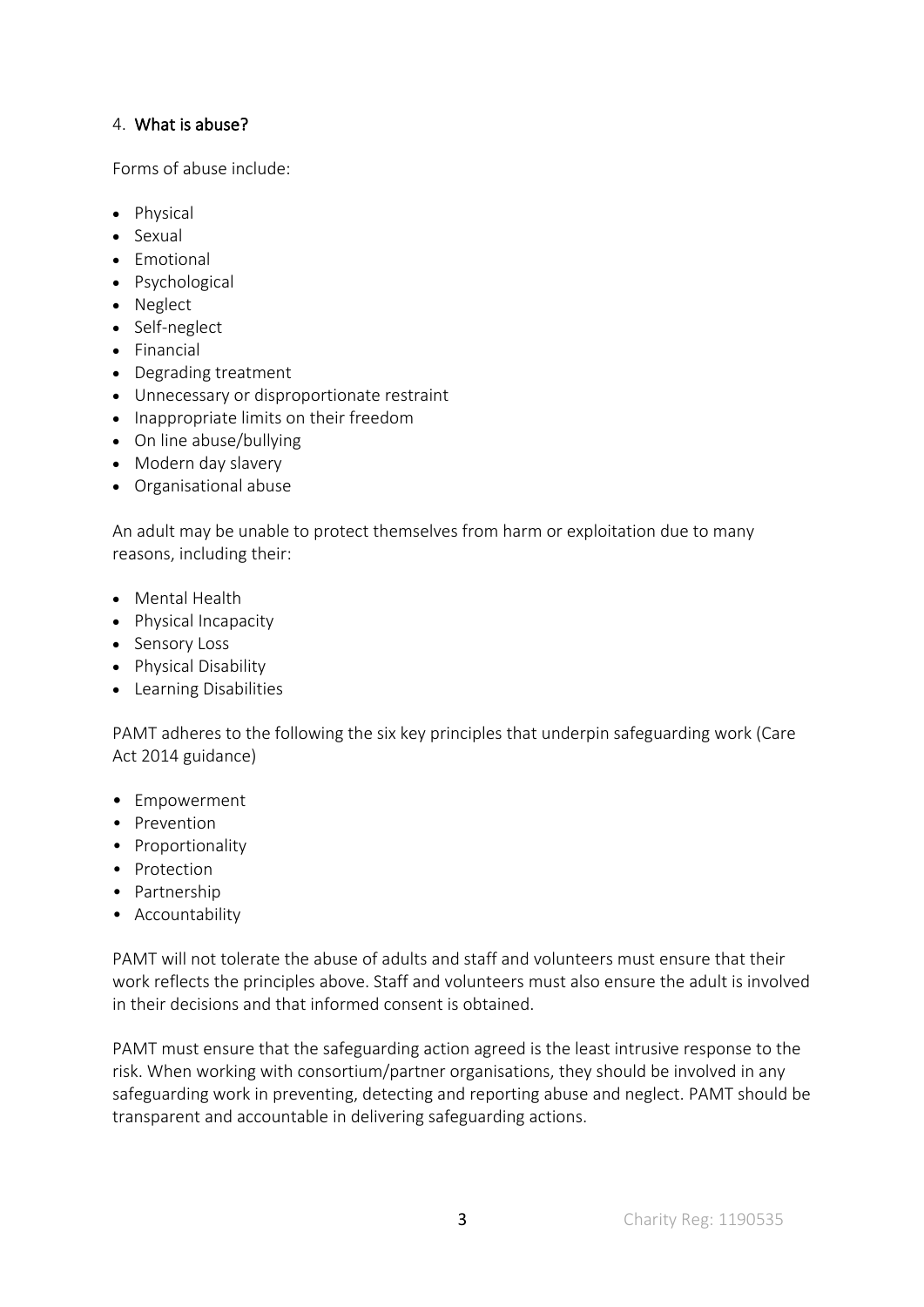# 5. Making Safeguarding Personal (MSP)

MSP means a case should be person-led and outcome focused. The individual should be involved in identifying how best to respond to their safeguarding situation by giving them more choice and control as well as improving quality of life, wellbeing and safety.

PAMT will ensure that adults are involved in their safeguarding arrangements and that each individual is dealt with on a case to case basis. As adults may have different preferences, histories and life styles, the same process may not work for all.

## Procedures

## 6. PAMT Designated Safeguarding Managers

The Designated Safeguarding Lead (DSL) is PAMT CEO PAMT Service Managers will act as Designated Safeguarding Managers (DSM). The role of the DSL is to act as the main point of contact for PAMT staff, volunteers, and Board of Trustees on matters of safeguarding. Other named managers can also act as Designated Safeguarding Managers (DSMs) who are authorised to respond to, act on and support staff and volunteers around child protection concerns and safeguarding issues

The DSL will also be the primary contact for relatives, children and outside organisations with safeguarding concerns. The DSL will be responsible for keeping up-to-date with legislation and developments in the field of safeguarding.

Safeguarding is everyone's business and all staff; volunteers and Trustees are responsible for responding appropriately to any issues they become aware of. The overall responsibility for safeguarding and responding to concerns lies with the Trustees of PAMT.

The DSL/DSMs will give advice if an enquiry concerns any matter relating to the adult that participate in or use PAMT services. There may be circumstances where the concerns are about poor practice rather than abuse (defined in appendix A); in these cases, it is still important to take advice as this may be just one of a series of other instances which, taken together, give cause for concern.

It is the responsibility of the DSL to ensure the implementation of this policy, reporting to the Board of Trustees, who will review the policy and update if necessary at least once every year. The Board of Trustees will nominate a member to have lead responsibility for safeguarding who will ensure that oversight of safeguarding matters is brought to the Board and who will also act as a first point of contact and consultation for the DSL.

# 7. Role of the DSL in relation to specific safeguarding/child protection concerns

- Consultative role for all staff, including de-briefing for staff following referral, as necessary.
- Ensuring written referral completed and any other written accounts collated, completed and sent to Safeguarding and Social Care within 48 hours of telephone referral being made.
- Referral and liaison role with Safeguarding and Social Care.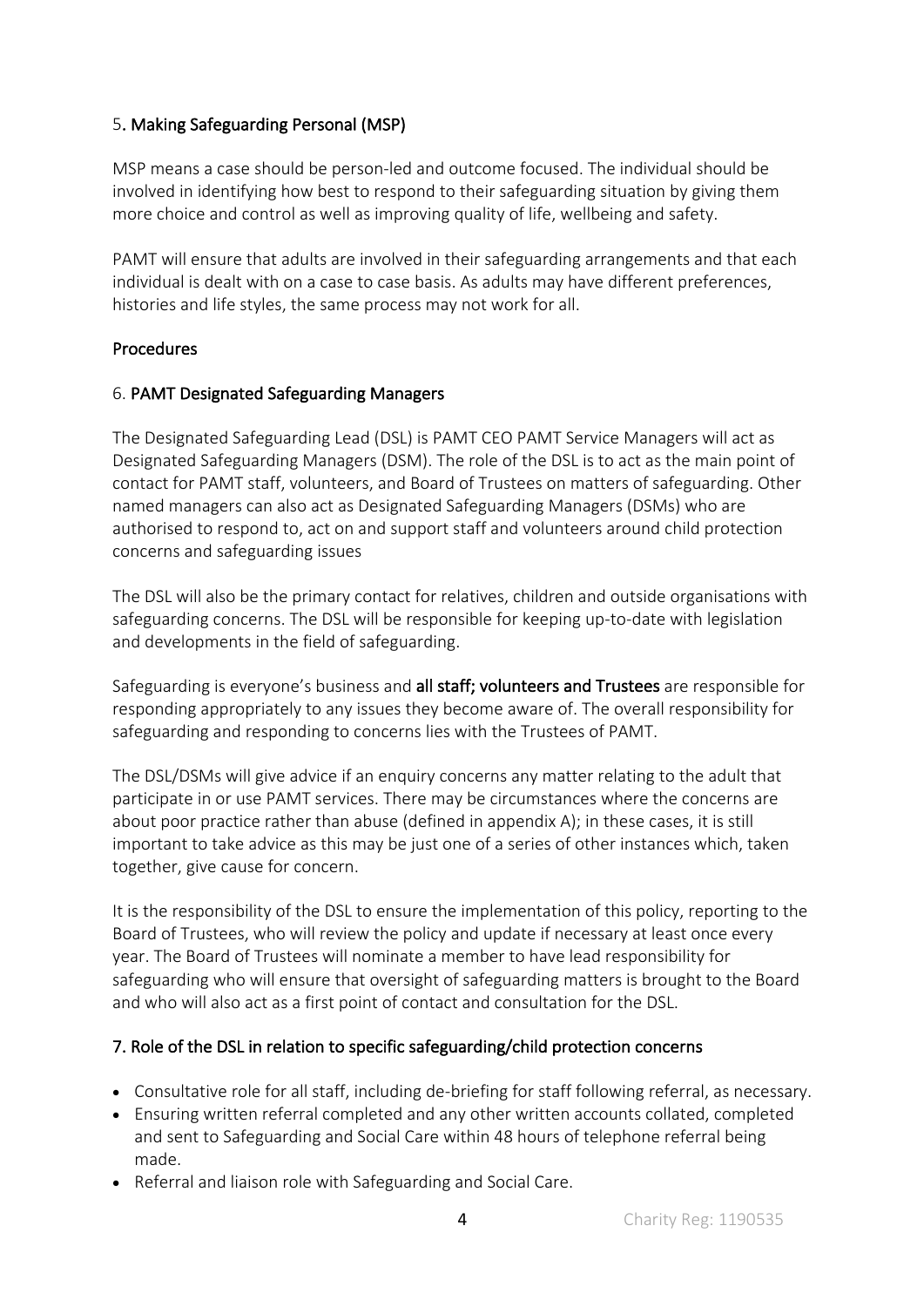- Dissemination of policy and good practice to all staff.
- To follow procedures in cases where there are allegations made against a member of staff.

#### How to recognise abuse.

There are several circumstances under which you might have concerns that a adult/child or young person has been or is being abused:

▪ Disclosure from an adult – An adult may tell you about abuse they have experienced either currently or historically.

▪ Disclosure from a third party – A parent, relative, carer, other worker or another child or young person may share their concerns with you.

▪ Observation – You may be concerned through observing one or more signs of abuse, including an injury for which there is no adequate explanation, or behavioural changes.

• Colleague conduct – There may be concern about the conduct of a colleague(s) when working with adults/children or young people.

For a full list of indicators of abuse see Appendix A. The presence of an indicator is not proof that abuse has occurred, and, conversely, the absence of such an indicator does not mean that abuse has not taken place.

## 8. Responding to Abuse

What to do if an allegation of abuse is made You should respond in the following way:

Stay calm.

Listen/carefully take on board what is being said.

Find an appropriate early opportunity to explain that it is likely that the information will need to be shared with others on a need to know basis. Do not promise to keep secrets. The welfare of the client is paramount.

Allow the person/child to continue at their own pace.

Ask questions for clarification only, and at all times avoid PAMTng leading questions that suggest a particular answer.

Reassure the person that they have done the right thing in telling you.

Record in writing what was said using the persons own words and note the date, time, any names mentioned, to whom the information was given and ensure the record is signed and dated.

You should not:

- Promise to keep secrets.
- Ask in detail about the abuse this is for Safeguarding and Social Care and/or the

Police to investigate.

- Try to eliminate other alternative explanations prior to referral, for example of a
- suspicious injury. This is a matter for Safeguarding and Social Care and/or the Police.
- Put pressure on the adult/child if they are reluctant to speak.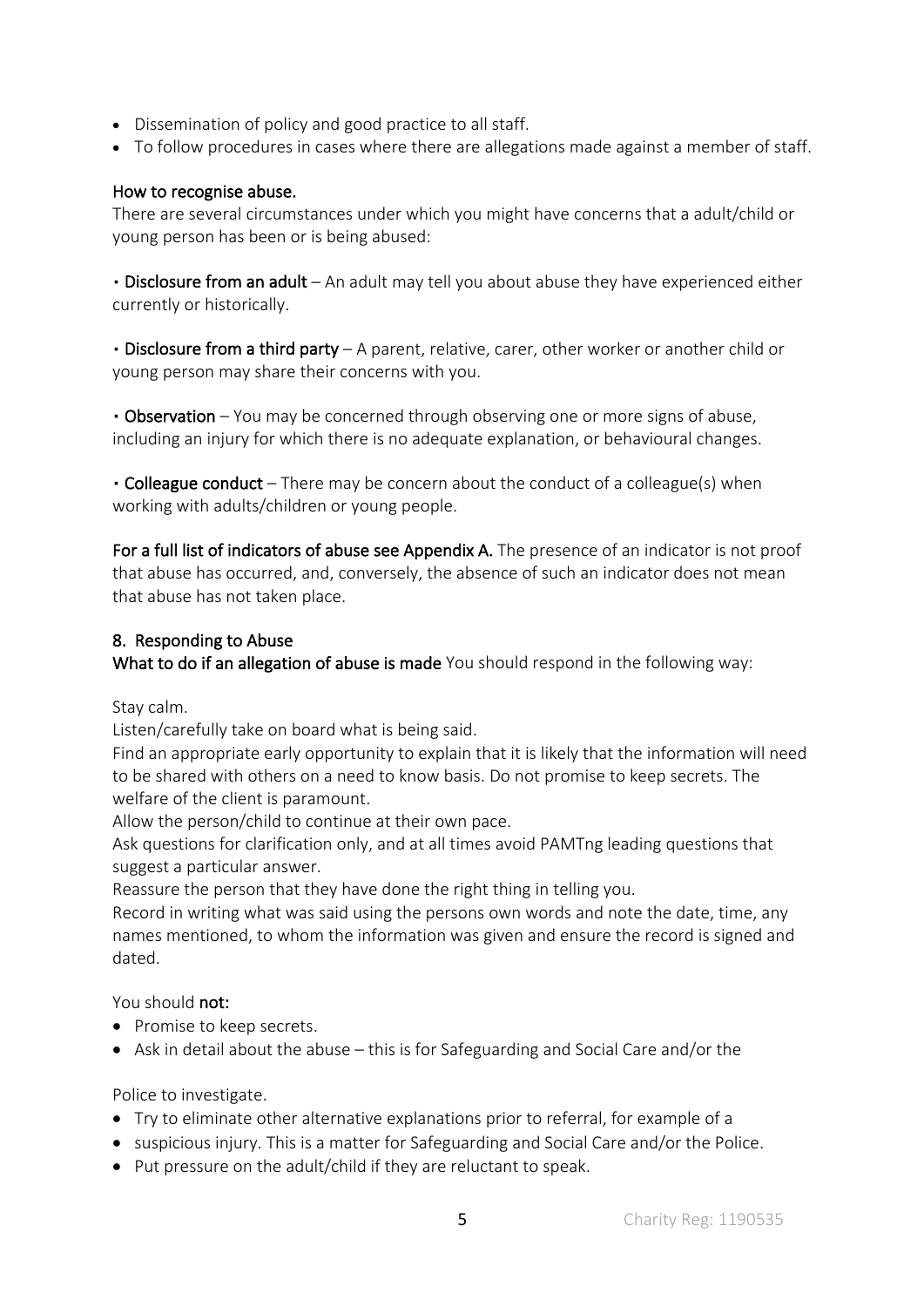# If you are worried about a service user/child's immediate safety

- In an emergency situation dial 999.
- If the adult/child requires treatment for an injury, arrange for them to attend Accident and

Emergency as soon as possible. Safeguarding and Social care and the hospital's social care need to be informed. In the case of a child the duty consultant paediatrician must be informed. You must not transport the adult/child in your own car.

# Reporting Allegations or Suspicions of Abuse

- Members of staff and volunteers must report any allegations or suspicions of abuse or concerns about their clients' welfare to their line manager.
- Anyone raising/reporting a concern should complete a written report as soon as possible and no later than 24 hours after the event and submit this to their line manager.
- It is the line manager's responsibility to notify the DSM (unless they are the DSM) of the issue immediately.
- The DSM will discuss the situation fully and if it is felt that there is sufficient cause for concern will discuss with the person at risk.
- Their wishes and preferred outcome
- Whether the person has mental capacity to make an informed decision about their own and others' safety.
- Whether there is a person in a position of trust involved
- Whether a crime has been committed

The above will inform the decision of the DSL of whether to notify the concern to the Local Authority Safeguarding Team, Duty Officer if out of hours and/or the police.

The DSM should keep records of reasons for referring the concern or reasons for not referring and update Charity Log, using Risk tab and the Risk and Safeguarding Register.

Staff and volunteers should ensure that the adult is involved at all stages of their safeguarding enquiry ensuring a person-centred approach is adopted.

## 9. Allegations against members of staff.

These procedures should be applied when there is an allegation or concern that a PAMT staff member or volunteer who works with adults/children, in connection with their employment or voluntary activity, has:

- Behaved in a way that has harmed an adult/child.
- Possibly committed a criminal offence against or related to an adult/ child.
- Behaved towards an adult/child or children in a way that indicates they are unsuitable to work them.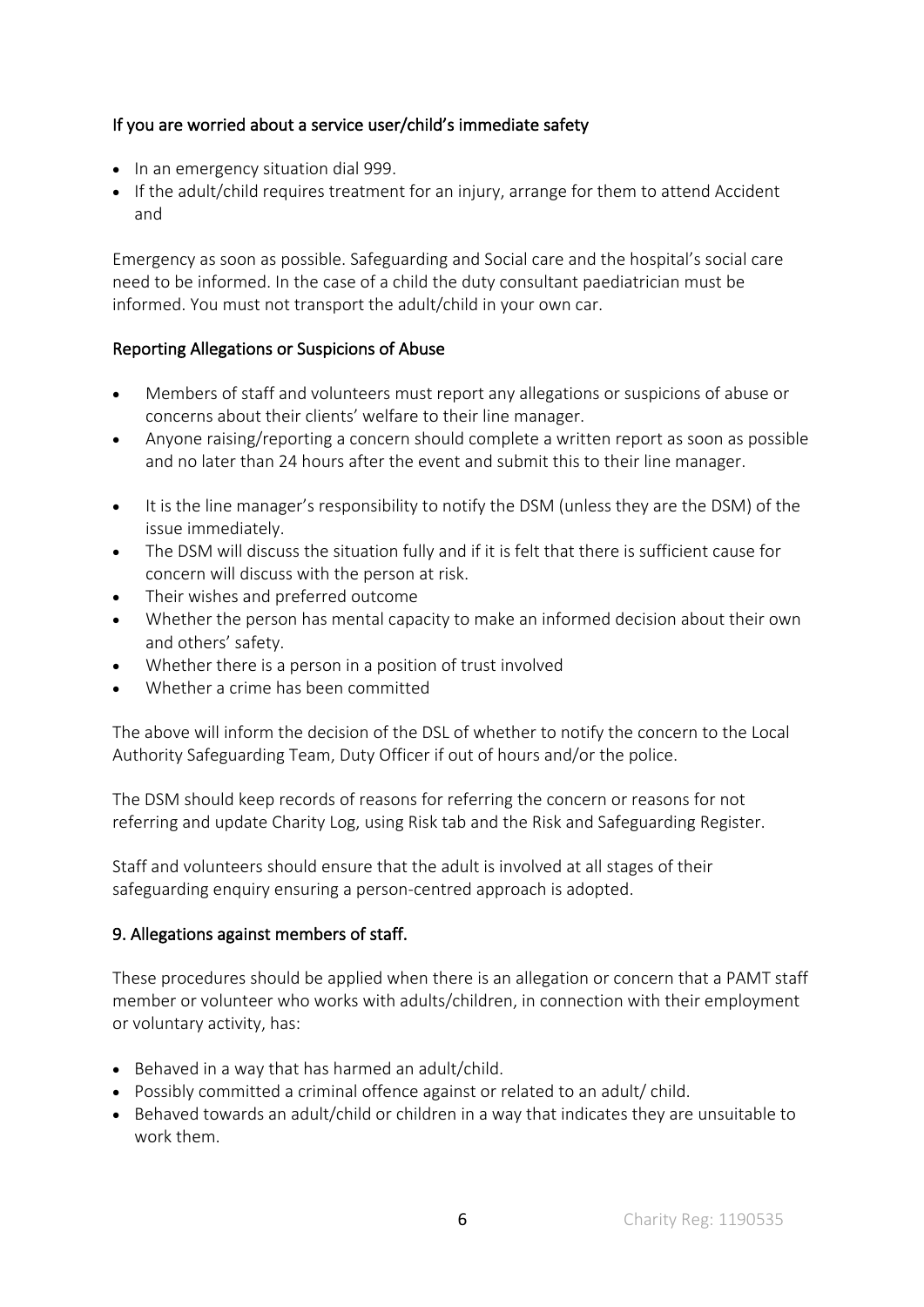These behaviours should be considered within the context of the four categories of abuse (i.e. physical, sexual and emotional abuse and neglect). These include concerns relating to inappropriate relationships between members of staff and an adult/children or young people.

If you receive an allegation about any adult, or about yourself:

# You should not:

- Investigate or ask leading questions if seeking clarification;
- Make assumptions or offer alternative explanations;
- Promise confidentiality but give assurance that the information will only be shared on a 'need to know' basis.

# You should:

• Inform the DSL and CEO. If the allegation concerns the DSL then the CEO should be informed. If the allegation concerns the CEO then the Chair shall be informed. If it concerns a trustee, then the CEO should be informed.

- Make a written record of the information using the PAMT Safeguarding Incident Report form (Appendix B) where possible in the child / adult's own words, including the time, date and place of incident/s, persons present and what was said.
- Sign and date the written record.
- The key point is that you must refer any suspicion or allegation of abuse by a member of staff to others. You must not investigate.

# Initial action by the PAMT DSL, CEO or nominated Trustee

When informed of a concern or allegation, the designated senior manager should not investigate the matter or interview the member of staff, adult/child concerned or potential witnesses. They should:

- Obtain written details of the concern / allegation, signed and dated by the person receiving (not the child / adult making the allegation);
- Approve and date the written details;
- Record any information about times, dates and location of incident/s and names of any potential witnesses;
- Record discussions about the child and/or member of staff, any decisions made, and the reasons for those decisions.

If the allegation meets the criteria detailed above regarding inappropriate behaviour by a staff member above, the DSL or Lead Trustee should report it to the Local Authority Safeguarding Team or in the case of a child the Local Authority Designated Officer (LADO) within one working day. If the LADO is not available, the relevant Duty and Assessment Team should be contacted and consulted. Referral must not be delayed in order to gather information. Failure to report an allegation or concern in accordance with procedures is a potential disciplinary matter.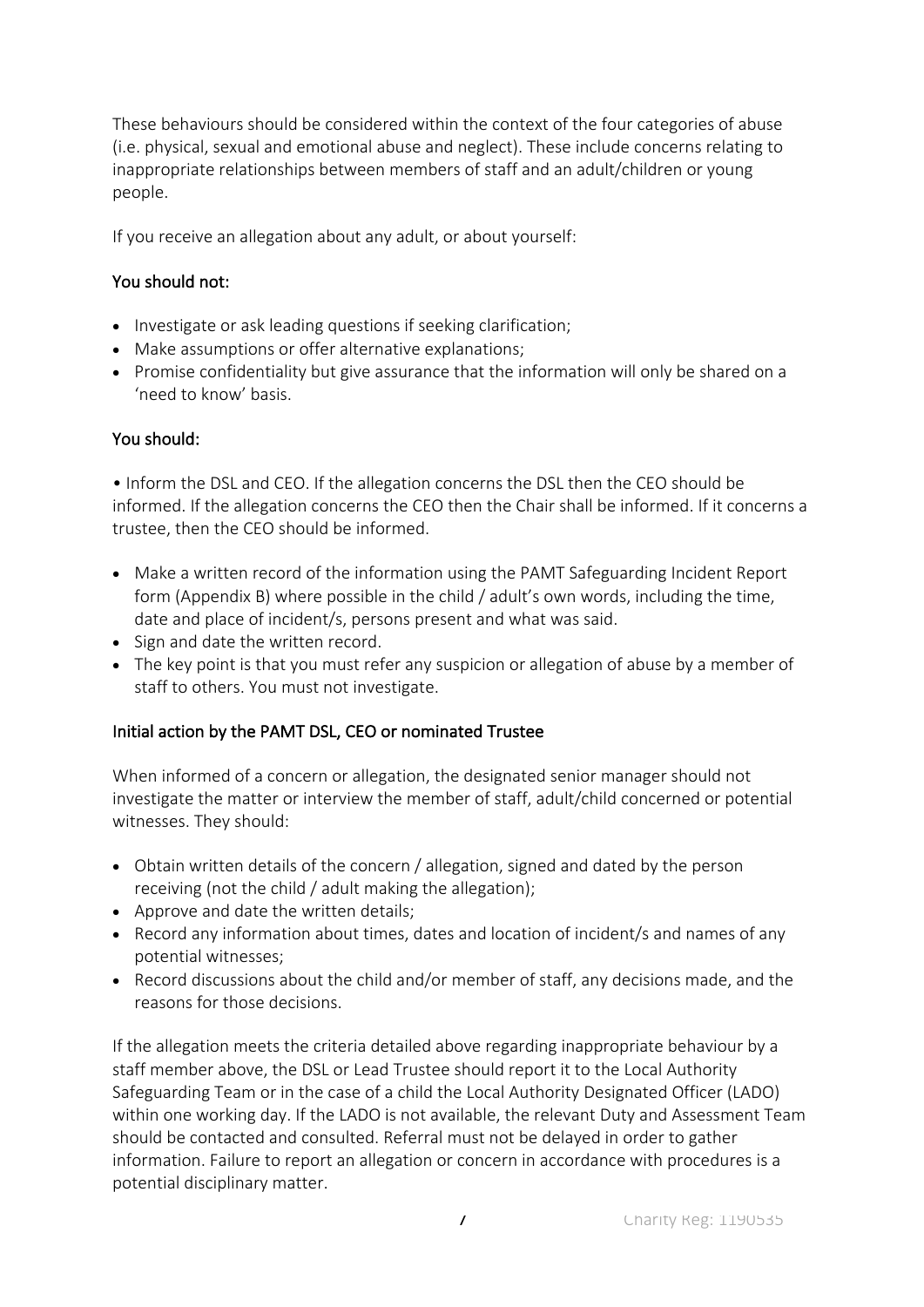If an allegation requires immediate attention, but is received outside normal office hours, the DSL should consult the Local Authority Emergency Duty team or local police and in the case of a child, inform the Local Authority Designated Officer as soon as possible.

The Emergency Team/LADO and designated senior manager should consider first whether further details are needed and whether there is evidence or information that establishes that the allegation is false or unfounded. Care should be taken to ensure that the adult/child is not confused as to dates, times, locations or identity of the member of staff.

If the allegation is not demonstrably false and there is cause to suspect that an adult/ child is suffering or is likely to suffer significant harm, the Social Care Team/LADO will refer to Safeguarding and Social Care and ask them to convene an immediate strategy meeting / discussion.

The accused member of staff should:

- Be treated fairly and honestly and helped to understand the concerns expressed and processes involved;
- Be kept informed of the progress and outcome of any investigation and the implications for any disciplinary or related process;
- If suspended, be kept up to date about events in the workplace.

## Confidentiality

Every effort will be made to maintain confidentiality and guard against publicity while an allegation is being investigated or considered. Apart from keeping the adult/child, parents and accused person (where this would not place the child at further risk) up to date with progress of the case, information should be restricted to those who have a need to know in order to protect children, facilitate enquiries, manage related disciplinary or suitability processes.

## **Suspension**

Suspension is a neutral act and will not be automatic. It will be considered in any case where:

- There is cause to suspect an adult/child is at risk of significant harm; or
- The allegation warrants investigation by the police; or
- The allegation is so serious that it might be grounds for dismissal.

PAMT Chief Executive Officer and Trustees will work with Safeguarding and Social Care so that the possible risk of harm to adult/children will be evaluated and managed in respect of the adult/child/ren involved and any other adult/children in the accused member of staff's home, work or community life.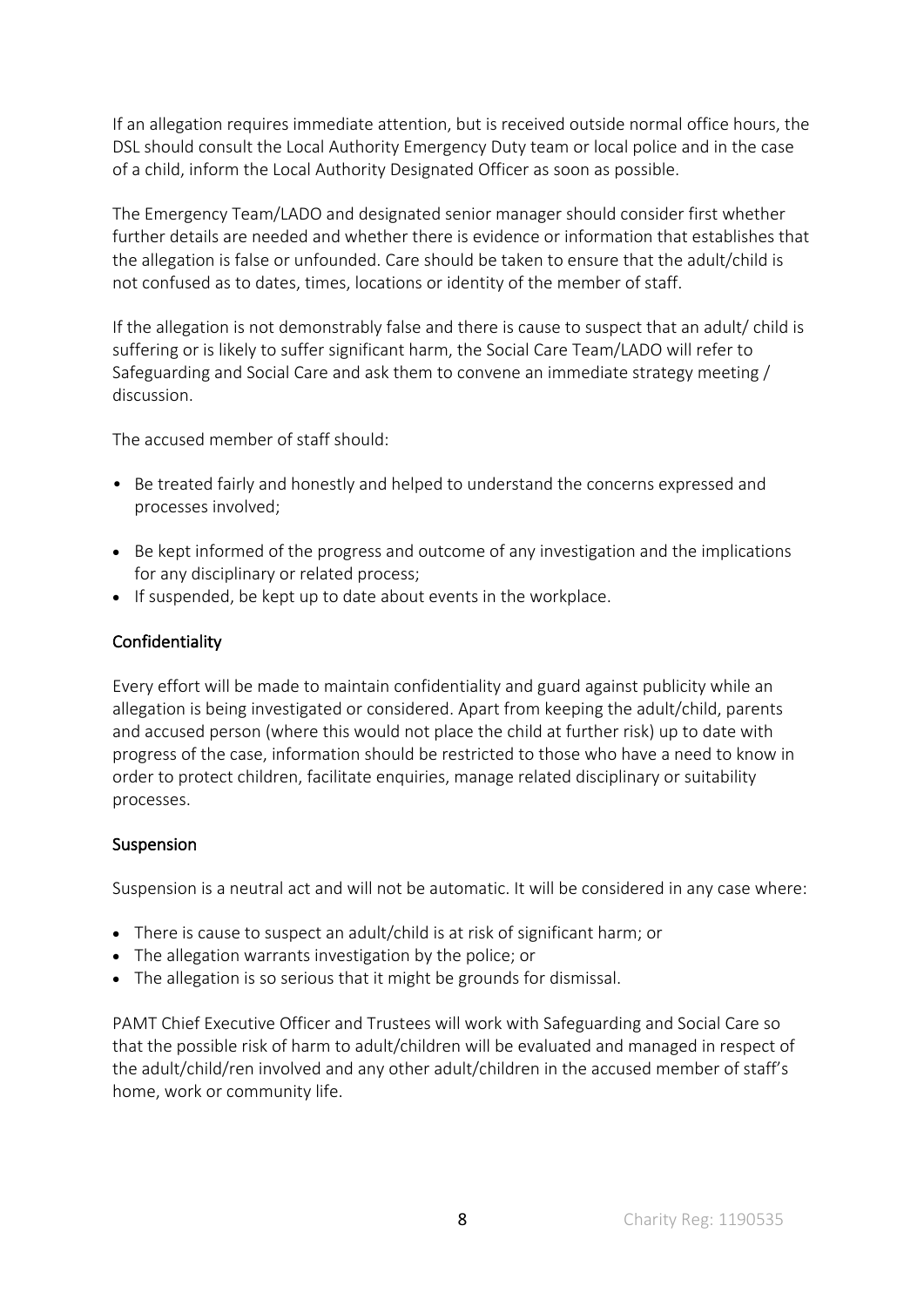## Support

PAMT together with Safeguarding and Social Care/or the Police, where they are involved, will consider the impact on the persons concerned and provide support as appropriate. Liaison between the agencies will take place in order to ensure that the child's/service users' needs are addressed.

As soon as possible after an allegation has been received, the accused member of staff should be advised to contact their union (if a member). In order that appropriate support can be provided

PAMT Chief Executive Officer and Trustees will consult with Safeguarding and Social Care on any decision on whether a member of staff is to be suspended and if they have been suspended and are to return to work following investigation how this should be managed.

## 10. Recruitment and selection

PAMT is committed to safe employment. Safe recruitment practices, such as Disclosure and Barring checks reduce the risk of exposing vulnerable adults to people unsuitable to work with them.

## Training, awareness raising and supervision?

PAMT ensures that all staff and volunteers receive basic awareness training on safeguarding adults as they may come across adults who may be at risk of abuse. Those adults may report things of concern to staff or volunteers who should be equipped with the basic knowledge around safeguarding adults and be confident to identify that abuse is taking place and action is required. All staff and volunteers should be clear about the core values of PAMT and commitment to safeguarding adults.

Managers will discuss training with staff who have attended training sessions to ensure they are embedding this in practice.

Voluntary organisations (including volunteers) who support adults can access the basic awareness safeguarding adults training provided by the Local authority. Free on-line training is also available.

Similarly, staff and volunteers may encounter concerns about the safety and wellbeing of children.

## 11. Prevent

Radicalisation and extremism of adults with care and support needs is a form of emotional/psychological exploitation. Radicalisation can take place through direct personal contact, or indirectly through social media.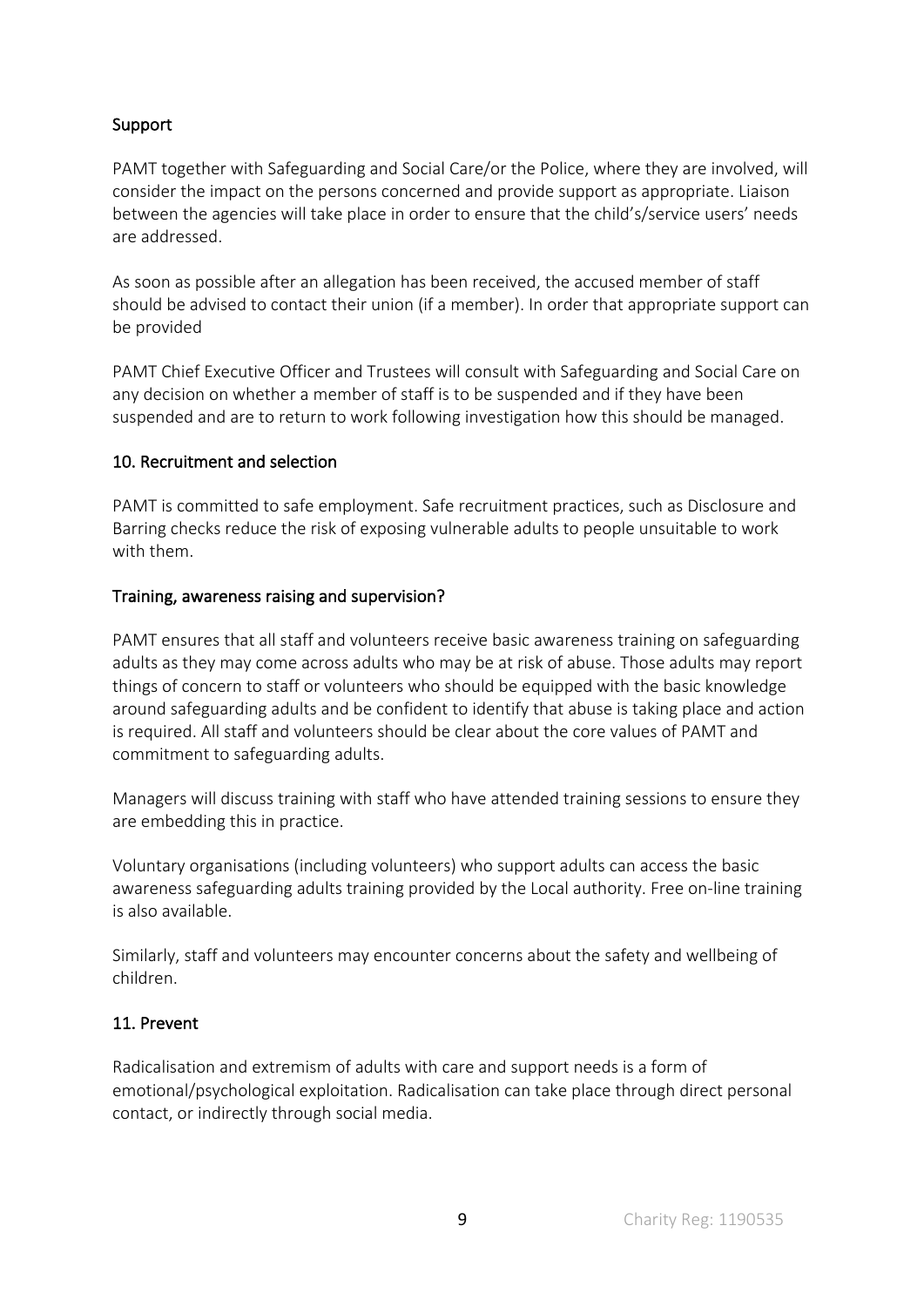If staff are concerned that an adult with care and support needs is at risk of being radicalised and drawn into terrorism, they should treat it in the same way as any other safeguarding concern.

For more information about Prevent see: https://www.gov.uk/government/publications/prevent- duty-guidance

## Appendix A - Definitions and indicators of Abuse Physical Abuse Definition:

A victim's body or bodily functions suffer from some level of pain; it also includes the administration of excessive, or too little medication, medication being withheld, access to medical care denied, being given access to drugs or drink.

#### Indicators:

- A history of minor injuries or unexplained falls.
- Bruising for example on the inside of the upper arms or the inside of the thighs. Or on

soft parts of the body, not over bony prominence. Clustered bruising which may occur from repeated striking.

- Finger marks.
- Burns of an unusual type.
- Injury shapes, similar to an object.
- Any bruising detected at the various stages of the healing process, making it difficult to ascertain the accidental causation.
- Malnutrition especially when not living alone.
- Being withdrawn, quiet in the presence of others.
- The presence of bed sores, ulcers and being left in wet garments.
- Increased requests for repeat prescriptions, or the under use of prescribed medication.
- A history of changing GP's, or a reluctance to seek help from a GP or other services.

For children: this includes hitting, squeezing, biting, twisting limbs- resulting in bruises, grazes, cuts, and broken bones; burning or scalding; shaking. Poisoning a child by giving them alcohol or drugs is also physical abuse. Girls and young women being subjected to Female Genital Mutilation.

## Sexual Abuse/Child Sexual Exploitation Definition:

#### Sexual harassment

- The involvement of a person in sexual activity against his/ her will and to which implicates consent has not been given, although some people are unable to indicate their consent.
- Any action which violates; sexual 'contacts' between close relatives is against the law.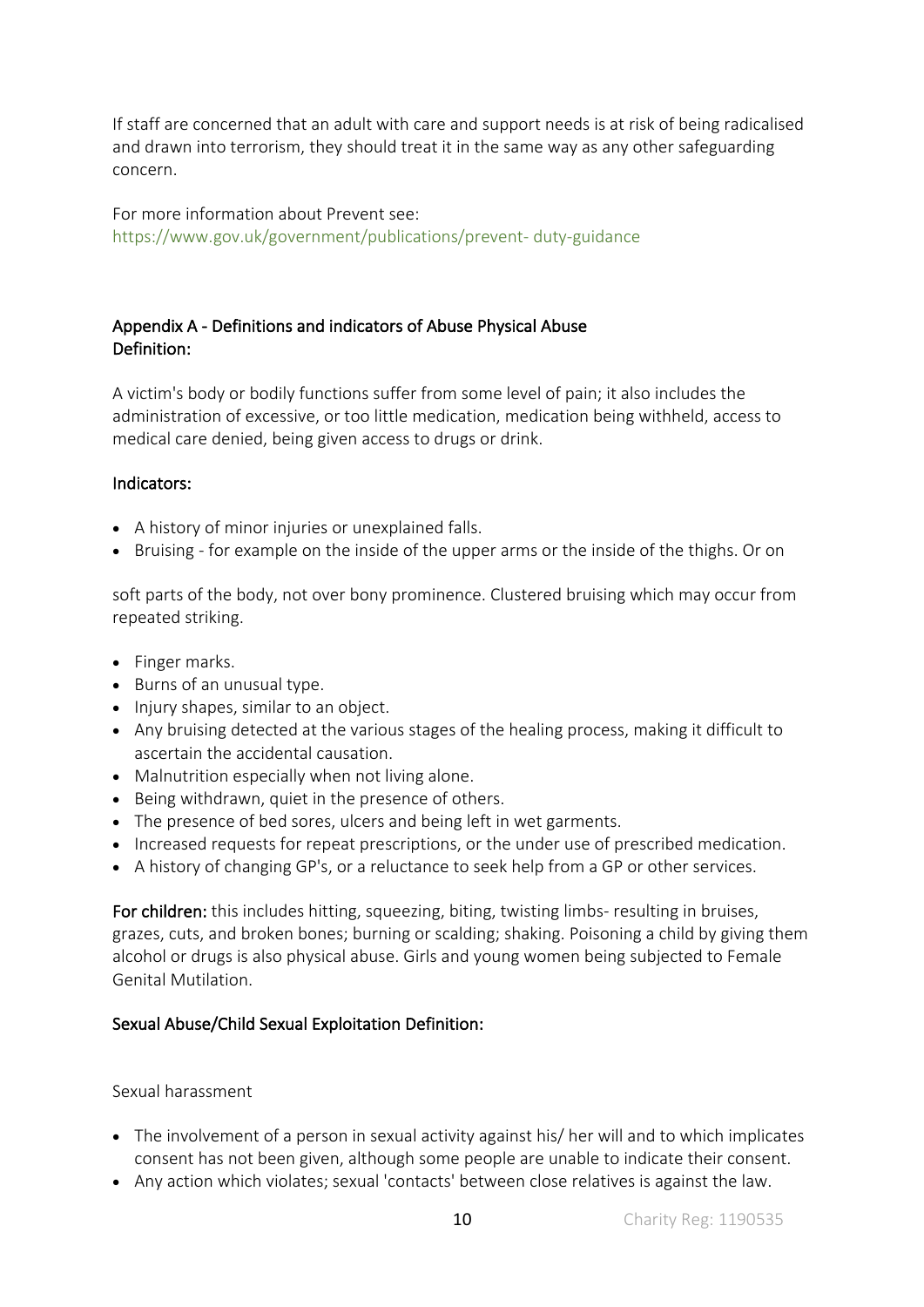- Child sexual exploitation (CSE) is a type of sexual abuse in which children are sexually exploited for money, power or status.
- Children or young people may be tricked into believing they are in a loving, consensual relationship. They might be invited to parties and given drugs and alcohol. They may also be groomed online.

Some children and young people are trafficked into or within the UK for the purpose of sexual exploitation. Sexual exploitation can also happen to young people in gangs.

#### Indicators:

- Change in an individual's behaviour.
- Being withdrawn or wishing to spend considerable periods of time alone.
- Becoming isolated from family or friends.
- Overt sexual behaviour / language by the vulnerable person.
- Self-inflicted injuries.
- A disturbed sleeping pattern.
- Difficulty in sitting or walking.
- Stained, torn, blood stained underclothes.
- Love bites.
- Infection or bleeding from the rectal or vaginal areas.

For children: this includes any situation when someone engages a child in sexual activity to which a child is not able to give informed consent and is under the legal age of 16 years http://www.fpa.org.uk/factsheets/law-on-sex.

Other signs indicators of sexual abuse for a child:

- Exhibits sexually explicit behaviour.
- Has inappropriate sexual knowledge for his or her age.
- Attempts suicide or self-inflicted injuries.
- Repeatedly runs away from home.

## Psychological Abuse - includes online bullying/ trolling/ grooming/ radicalisation. Definition:

- Violation of the human or civil rights of a person.
- Taking the blame for attacks, actions or events that are beyond his/her control.
- Intimidating a person, making them feel ashamed of his/ her involuntary behaviour.
- Making an individual's physical appearance, attainment or behaviour a target of ridicule.
- Intimidation by name calling, shouting, threats or the use of abusive language and actual or online public humiliation (trolling)
- Posting embarrassing or belittling messages or photos via online media.
- Making racist comments or harassment. To deprive a person of normal social contact and identity. To restrict or involuntarily withdraw a valued society. Religious harassment.
- The withdrawal from social institutions or the exposure to excessive or inappropriate stimuli.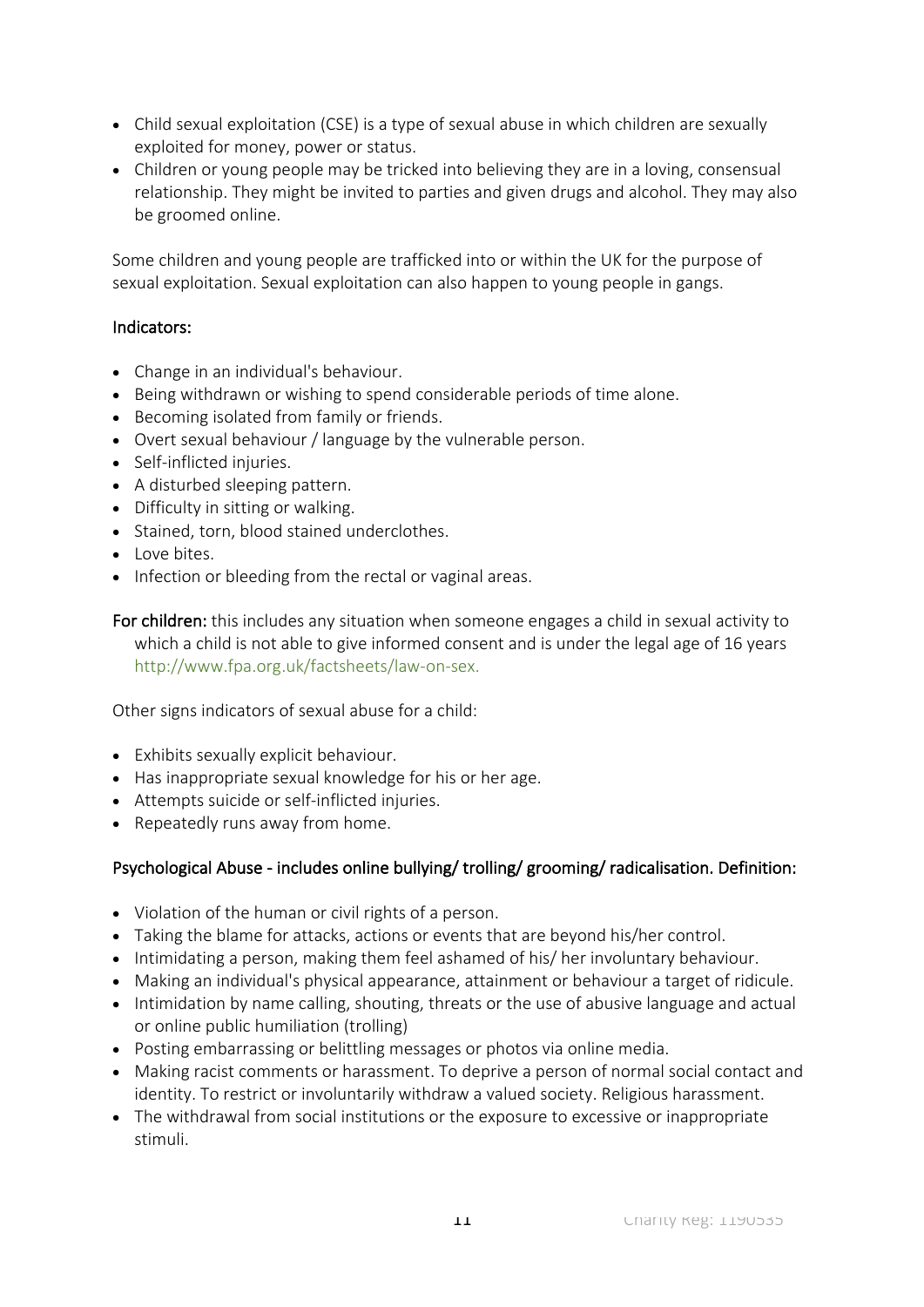## Indicators:

Change in an individual's behaviour.

- Being withdrawn or wishing to spend considerable periods of time alone.
- Loss of appetite, lack of self-care, loss of confidence.
- Increased or decreased use of online media- anxious phone checking.

For children: this includes bullying, rejecting, frightening, criticising or scapegoating a child. Also, extremes of possessive or overprotective behaviour may amount to emotional abuse. A child living with domestic violence is also suffering emotional harm.

## Emotional abuse Definition:

Any act including confinement, isolation, verbal assault, humiliation, intimidation, infantilization, or any other treatment which may diminish the sense of identity, dignity, and self-worth.

#### Indicators:

- A child or an adult who:
- Is continually depressed and withdrawn.
- Runs away or is frightened to go home.
- Is persistently blamed for things that go wrong.
- Is made to carry out tasks inappropriate to their age.
- Is not allowed to do normal childhood activities.
- Displays excessive fear of their parents or carers.
- Is excessively clingy and tearful.

#### **Neglect**

#### **Definition:**

Neglect can include failure to provide for the physical or emotional needs of the individual, or to provide adequate medical care.

Physical neglect: Failure to provide adequate food, shelter, clothing, protection, supervision and medical and dental care, or to place persons at undue risk through unsafe environments or practices.

Passive neglect: A failure to provide or wilful withholding of the necessities of life including food, clothing, shelter or medical care.

Wilful deprivation: Wilfully denying a person who, because of age, health or disability, requires medication or medical care, shelter, food, therapeutic devices or other physical assistance - thereby exposing that person to risk of physical, mental or emotional harm.

Emotional neglect: The failure to provide the nurturance or stimulation needed for the social, intellectual and emotional growth or wellbeing of an adult or child.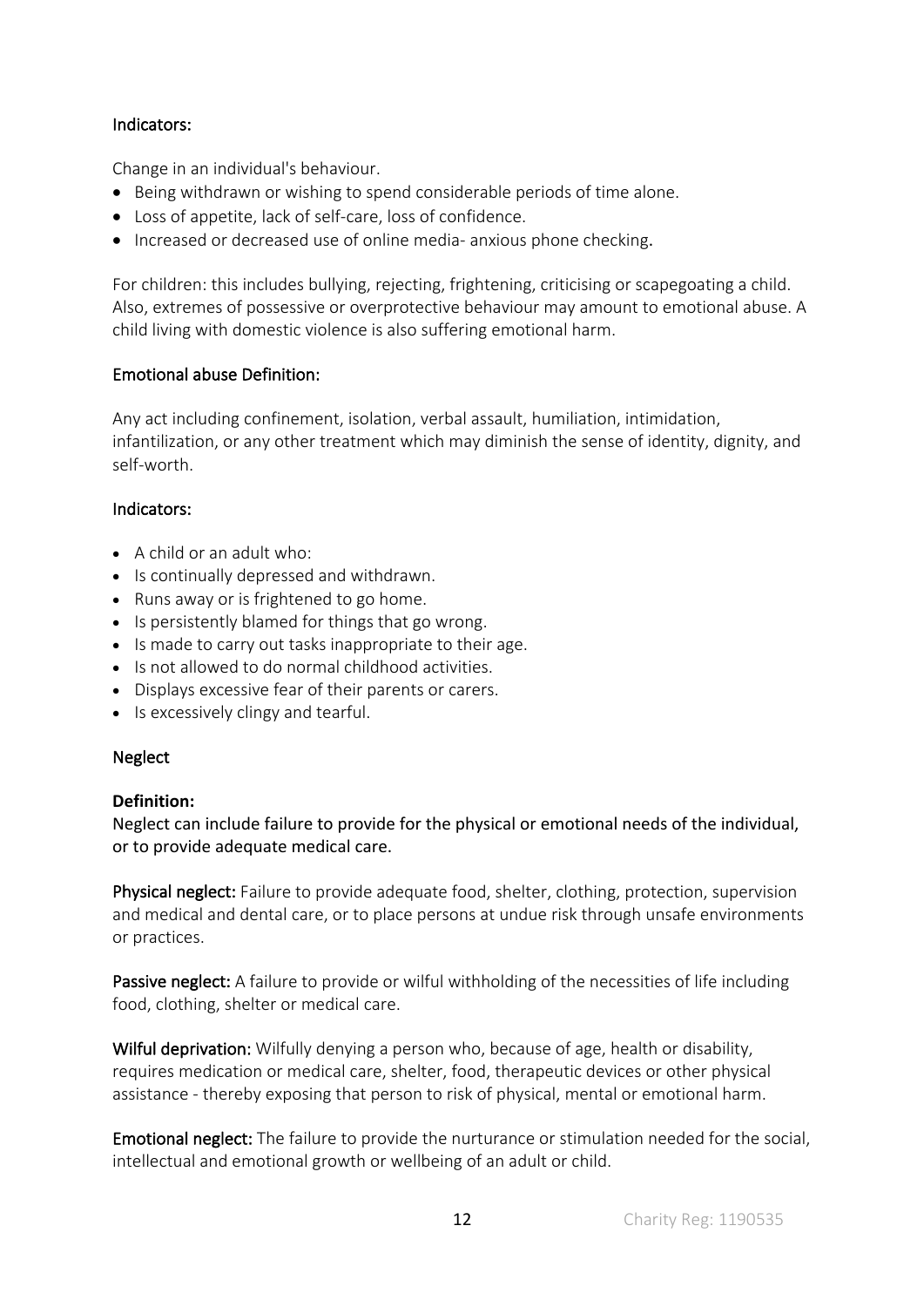## Some indicators of neglect include:

- begging, stealing or hoarding food.
- poor hygiene, matted hair, dirty skin or body odour.
- unattended physical or medical problems.
- comments from a child/a cared for adult that no one is home to provide care.
- being constantly tired.
- frequent lateness or absence from school/or possible placements (such as day opportunities) if an adult.

## Financial/Material abuse

# Definition:

Deprivation of money or other resources that are rightfully at an individual's disposal. This form of abuse may occur more commonly among adults who depend on others to manage their affairs.

## Indicators:

- Family or carers may be unwilling to disclose financial circumstances if help is offered.
- Individuals may confide that they are "lending" money to people they know.
- Cash sums may be withdrawn from bank without clear explanation.
- The person may be ill dressed,
- Attends events with no money to spend,
- Lacks access to use of facilities such as washing machine, impacting on personal appearance, self-care and self-esteem;
- Does not know where their bank card or statements are, while seeming otherwise quite able.

\_\_\_\_\_\_\_\_\_\_\_\_\_\_\_\_\_\_\_\_\_\_\_\_\_\_\_\_\_\_\_\_\_\_\_\_\_\_\_\_\_\_\_\_\_\_\_\_\_\_\_\_\_\_\_\_\_\_\_\_\_\_\_\_\_\_\_\_\_\_\_\_\_

# Appendix B – Local Safeguarding Contacts Croydon

# Croydon

Within London Borough of Croydon Council, you can express concerns of abuse or neglect via the online form.

Or via email: All concerns go to Referral.team2@croydon.gov.uk

Croydon Council's office hour's number is 020 8726 6500 between 8.30 and 5pm Monday to Friday.

Croydon Council's out of hours number is 020 8726 6500 and ask for the on duty social worker.

Urgent child protection matters needing immediate attention: Tel: 0208 255 2888 Professionals' consultation line: Tel: 0208 726 6464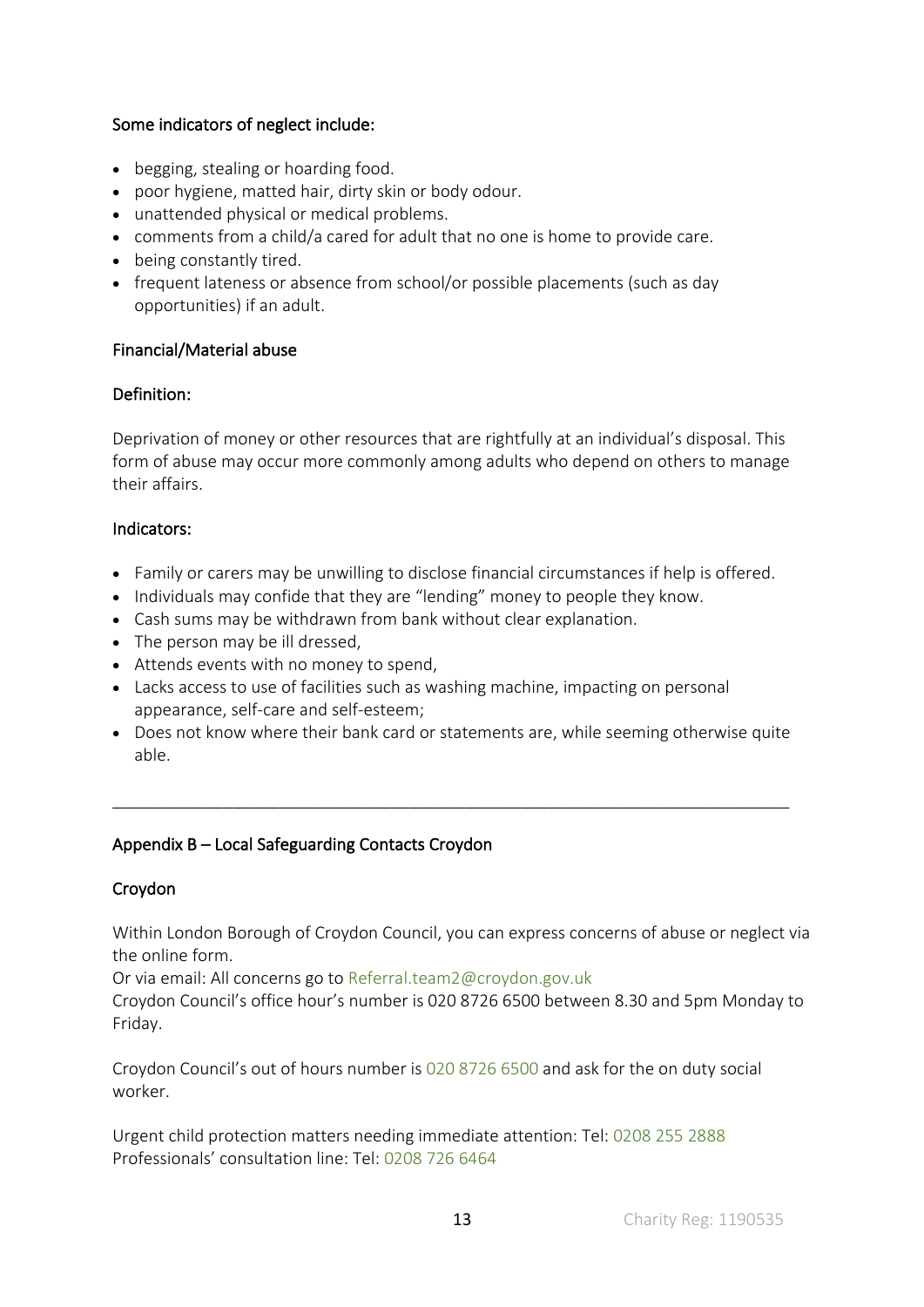Emergency social work service for urgent child protection matters that cannot wait until the next working day Tel: 0208 726 6400 On line referral form: https://my.croydon.gov.uk/MashReferrals?qWname=New&qServiceRef=ChildReferral

\_\_\_\_\_\_\_\_\_\_\_\_\_\_\_\_\_\_\_\_\_\_\_\_\_\_\_\_\_\_\_\_\_\_\_\_\_\_\_\_\_\_\_\_\_\_\_\_\_\_\_\_\_\_\_\_\_\_\_\_\_\_\_\_\_\_\_\_\_\_\_\_\_

# PAMT Safeguarding Incident Report Form This form is for:

- Notifying your line manager of any safeguarding issues
- To refer, if necessary, any safeguarding concerns to the relevant social care teams covering the area where the person lives

This form must be completed as soon as possible and reported to your line manager (at least within 24 hours)

#### Name and position

## Date concerns raised Persons name and address

| Nature of the incident/concerns |  |
|---------------------------------|--|
| Action taken                    |  |

Date Name \_\_\_\_\_\_\_\_\_\_\_\_\_\_\_\_\_\_\_\_\_\_\_\_\_\_\_\_\_\_\_\_\_\_\_\_\_\_\_\_\_\_\_\_\_\_\_\_\_\_\_\_\_\_\_\_\_\_

Signature \_\_\_\_\_\_\_\_\_\_\_\_\_\_\_\_\_\_\_\_\_\_\_\_\_\_\_\_\_\_\_\_\_\_\_\_\_\_\_\_\_\_\_\_\_\_\_\_\_\_\_\_\_\_\_\_\_\_

Safeguarding Reporting Procedure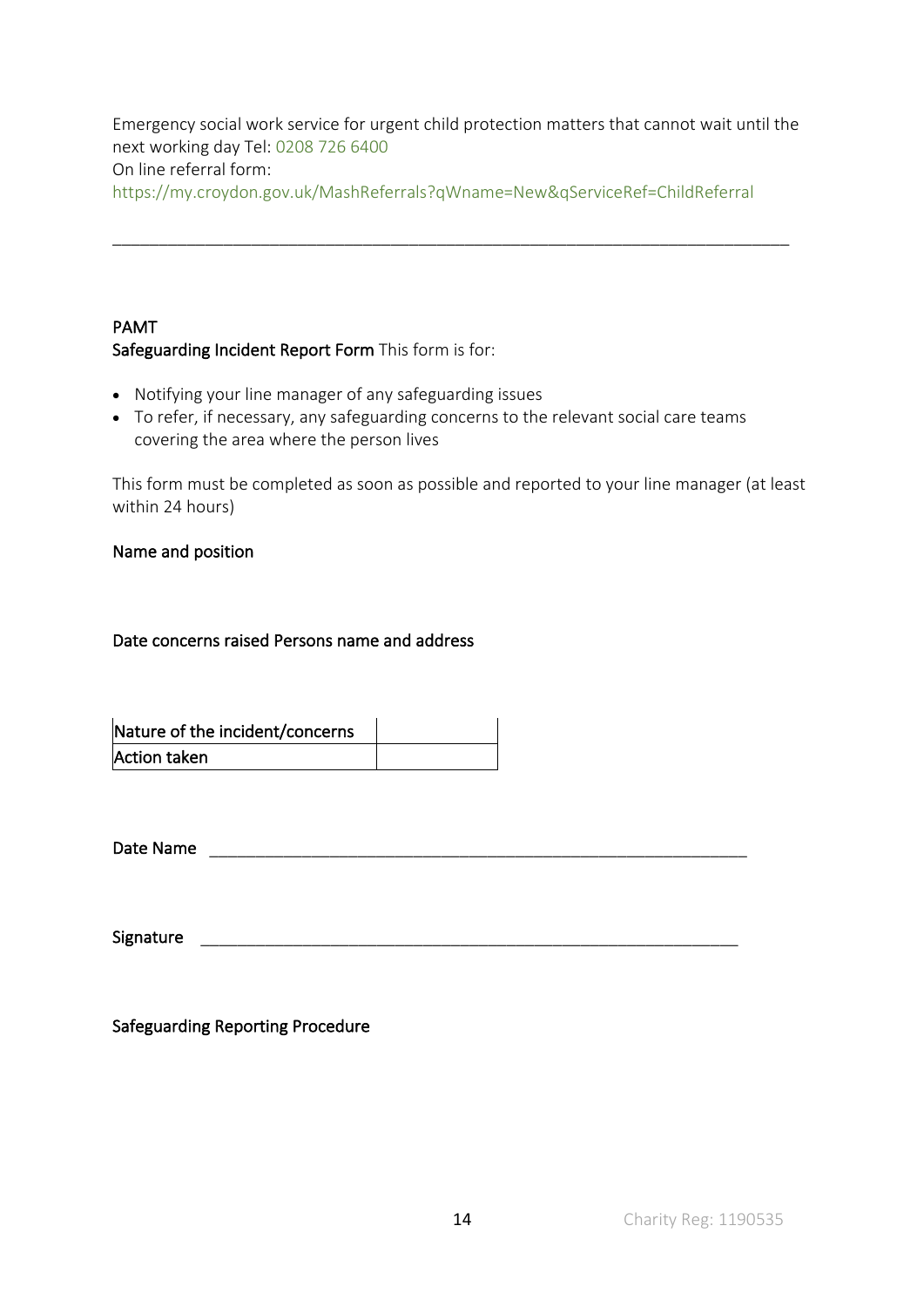Does this concern an allegation against a member of staff?

YES

Inform DSL/CEO

NO

You have concerns about a vulnerable person's welfare

On same day

Is the person in immediate danger/or in need of medical treatment?

YES

NO

Dial 999 and take measures to ensure that the vulnerable person is safe and evidence (if a crime) is preserved

Are there still concerns?

Is the person at risk of any form of abuse/radicalisation

Discuss concerns with Designated Safeguarding Managers (DSM)

Within 24 hours